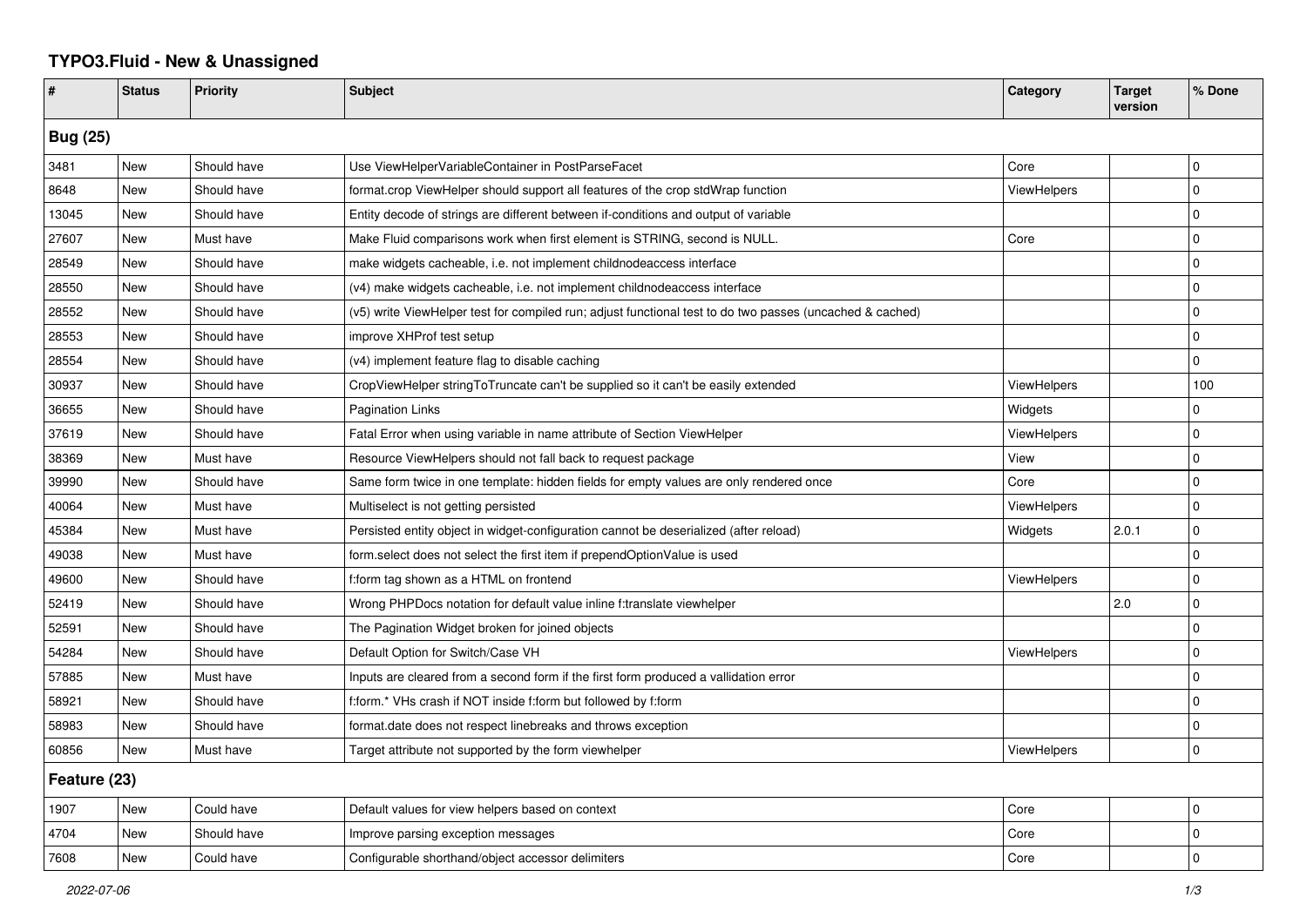| $\vert$ #        | <b>Status</b> | Priority             | Subject                                                                                             | Category           | <b>Target</b><br>version | % Done       |  |  |
|------------------|---------------|----------------------|-----------------------------------------------------------------------------------------------------|--------------------|--------------------------|--------------|--|--|
| 9514             | New           | Should have          | Support explicit Array Arguments for ViewHelpers                                                    |                    |                          | $\Omega$     |  |  |
| 10472            | New           | Could have           | Fluid Standalone distribution                                                                       | Core               |                          | 0            |  |  |
| 30555            | New           | Could have           | Make TagBuilder more extensible                                                                     | Core               |                          | $\Omega$     |  |  |
| 31955            | <b>New</b>    | Should have          | f:uri.widget                                                                                        | Widgets            |                          | 0            |  |  |
| 33215            | New           | Should have          | RFC: Dynamic values in ObjectAccess paths                                                           |                    |                          | 0            |  |  |
| 36410            | New           | Should have          | Allow templates to send arguments back to layout                                                    | <b>ViewHelpers</b> |                          | $\mathbf 0$  |  |  |
| 36559            | New           | Could have           | New widget progress bar                                                                             |                    |                          | 0            |  |  |
| 38130            | New           | Should have          | Checkboxes and multiple select fields should have an assignable default value                       |                    |                          | $\mathbf 0$  |  |  |
| 39936            | New           | Should have          | registerTagAttribute should handle default values                                                   | ViewHelpers        |                          | $\mathbf 0$  |  |  |
| 40081            | New           | Should have          | Allow assigned variables as keys in arrays                                                          |                    |                          | 0            |  |  |
| 42397            | New           | Should have          | Missing viewhelper for general links                                                                |                    |                          | $\Omega$     |  |  |
| 45153            | <b>New</b>    | Should have          | f:be.menus.actionMenuItem - Detection of the current select option is insufficient                  |                    |                          | $\mathbf 0$  |  |  |
| 46545            | New           | Should have          | Better support for arrays in options of SelectViewHelper                                            |                    |                          | $\mathbf 0$  |  |  |
| 48355            | <b>New</b>    | Could have           | Assign output of viewhelper to template variable for further processing.                            |                    |                          | $\mathbf 0$  |  |  |
| 51100            | New           | Must have            | Links with absolute URI should have the option of URI Scheme                                        | <b>ViewHelpers</b> |                          | 0            |  |  |
| 51277            | New           | Should have          | ViewHelper context should be aware of actual file occurrence                                        |                    |                          | $\Omega$     |  |  |
| 60003            | <b>New</b>    | Should have          | Add required-Attribute to f:form.password                                                           | <b>ViewHelpers</b> |                          | $\mathbf 0$  |  |  |
| 60181            | New           | Could have           | Caching mechanism for Fluid Views/Templates                                                         | View               |                          | $\mathbf 0$  |  |  |
| 60271            | New           | Should have          | Paginate viewhelper, should also support arrays                                                     |                    |                          | $\mathbf 0$  |  |  |
| 62346            | <b>New</b>    | Could have           | f:comment should have high precende                                                                 | Core               | 3.x                      | $\mathbf 0$  |  |  |
| <b>Task (12)</b> |               |                      |                                                                                                     |                    |                          |              |  |  |
| 9950             | New           | Should have          | Binding to nested arrays impossible for form-elements                                               | ViewHelpers        |                          | 0            |  |  |
| 10911            | <b>New</b>    | Should have          | Tx_Fluid_ViewHelpers_Form_AbstractFormViewHelper->renderHiddenIdentityField should be more reliable | ViewHelpers        |                          | 0            |  |  |
| 26658            | New           | Won't have this time | Make Form ViewHelpers consistent                                                                    | ViewHelpers        |                          | 75           |  |  |
| 26664            | <b>New</b>    | Won't have this time | Clean up Form ViewHelpers                                                                           | ViewHelpers        |                          | 75           |  |  |
| 32035            | New           | Should have          | Improve fluid error messages                                                                        | Core               |                          | 0            |  |  |
| 34309            | New           | Could have           | Unknown ViewHelpers cause exception - should be handled more graceful                               | ViewHelpers        |                          | 0            |  |  |
| 42743            | New           | Should have          | Remove inline style for hidden form fields                                                          |                    |                          | $\mathbf 0$  |  |  |
| 43071            | New           | Should have          | Remove TOKENS for adding fallback teplates in B                                                     |                    |                          | $\mathbf 0$  |  |  |
| 43072            | New           | Should have          | Remove TOKENS for adding templates fallback in Backporter                                           | View               |                          | $\mathbf 0$  |  |  |
| 45394            | New           | Should have          | Forwardport Unit test for standalone view                                                           | View               |                          | 0            |  |  |
| 47669            | New           | Should have          | FormViewHelper does not define the default request method                                           |                    |                          | $\mathbf{0}$ |  |  |